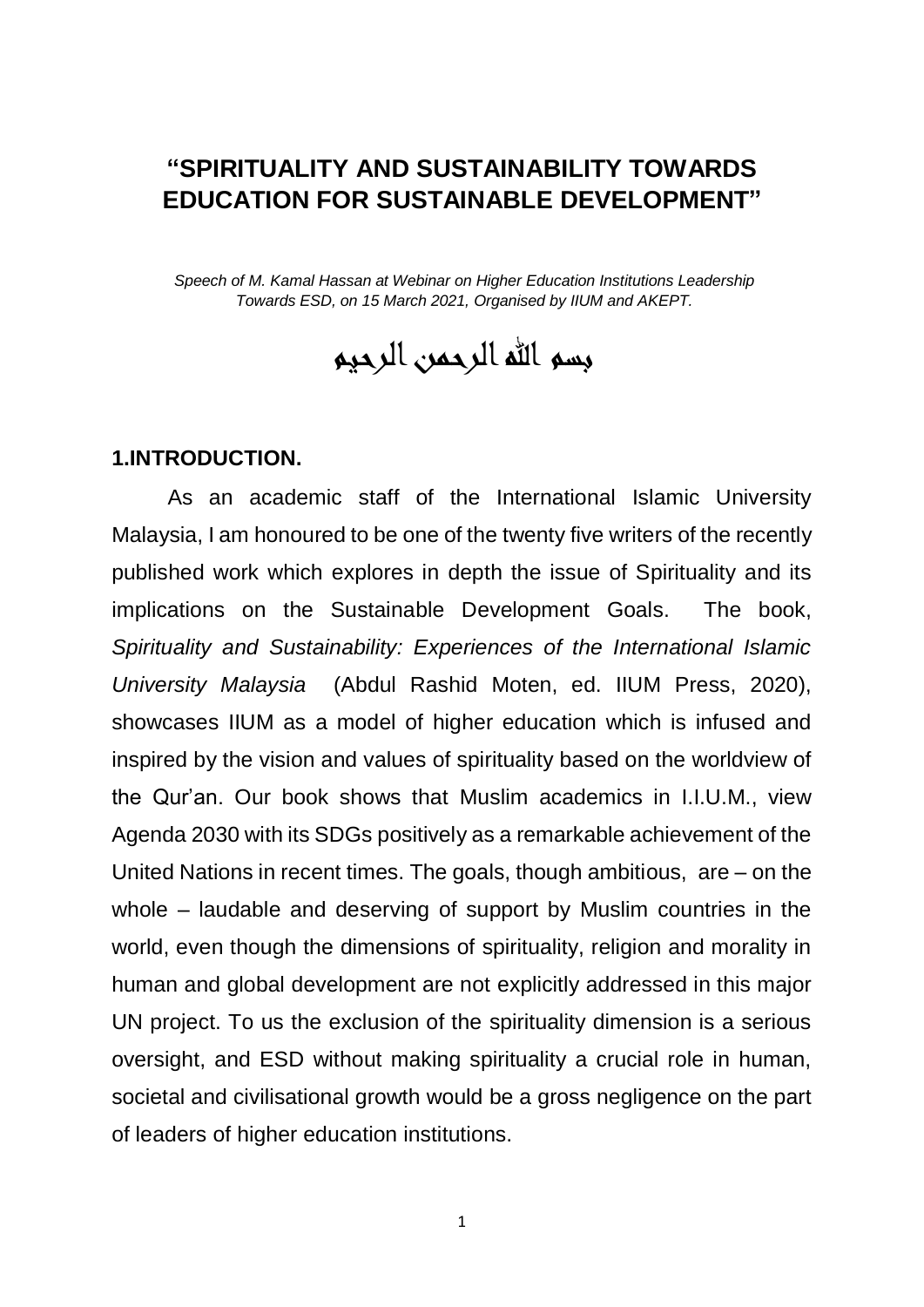To my mind, if there is a greater need for the whole world and contemporary civilisation to be reset by COVID-19 pandemic, the time is now, year 2021. The new paradigm of sustainable development has to be based on the spiritual worldview. As charity should begin at home, the Muslim countries should be the first to undertake the comprehensive and holistic reset of the development paradigm. They do not have to wait until 2030 to shift the developmental paradigm. A new breed of leaders would be needed, though, to plan, manage and drive the Muslim societies forward towards wellbeing in this world and more importantly, wellbeing and happiness in the Hereafter. Under this paradigm, the concepts of development and sustainability itself need to be overhauled, by acknowledging God as a the Owner, Developer and Sustainer of the Cosmos, the world and human beings who were created by Him to serve His purpose. Then the concept of sustainability of the earth or of human civilisation has to be defined in accordance with the will and plan of the Owner and the Sustainer.

#### **2.CONCEPTION OF GOD: RELIGION, SPIRITUALITY**

Spirituality from the perspective of Islam  $-$  a religion of 1.8 billion human beings -- is the core of God's religion, although in the West, there are many human beings who prefer spirituality to be separate from organized religion. In the Qur'an's worldview, it is the One True God who has created the whole cosmos including human beings and nature.

The main difference between the Qur'anic conception of God and those of other major world religions is in His oneness and the belief that He is not just the Creator of the world, but the Ruler, the Sustainer, the Regulator, the Law-Giver, the Judge on the day of Judgement and that His sovereignty covers all aspects of human life and civilization, including the economic, the political, the material and the cultural. His religion is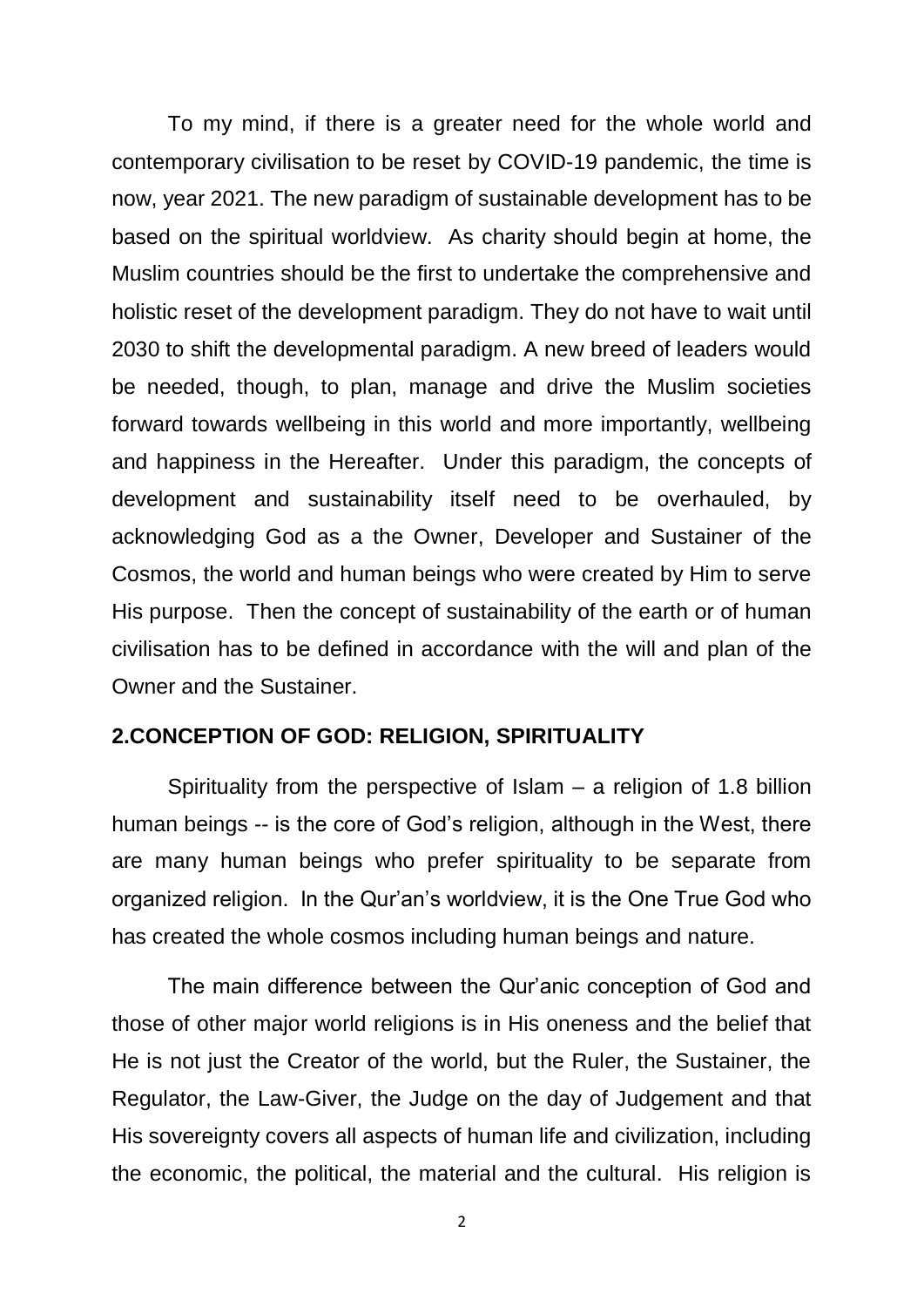based upon human submission to His will with complete obedience, sincerity, commitment and love for Him and His Messengers – critical components of Islamic spirituality.

Without obedience to God, loving Him above everything else, sincerity, honesty, truthfulness and seeking His pleasure as the highest value in life, and doing good work for the benefit of society or other human beings, there is no spirituality from the perspective of Islam. But if those spiritual conditions are fulfilled then God as the Sustainer, Provider and Ruler would grant those sincere servants, vicegerents and true Believers a goodly life on earth and life of true and everlasting happiness in the Hereafter.

## **3.CONCEPTION OF HUMAN BEINGS: ORIGIN, NATURE, PURPOSE OF EXISTENCE, FUNCTION, LIFE IN THE WORLD.**

It should be borne in mind that human beings, as God's best creation, are essentially spiritual-moral beings by virtue of; a) the Divinelycreated spirit (*rῡḥ*) that God had "breathed into" the human body after it is formed, b) the eternal nature of the soul which lives on even after the physical death, and c) the centrality of the spiritual heart in determining and influencing human behaviour and personality. Moreover, humans are also endowed by God with the innate natural disposition (*fitrah*) – without any tinge of sinfulness, inherited or latent -- which acknowledges and naturally inclines towards God as its Spiritual Source, Creator and Sustainer. The Qur'an refers to the Primordial Spiritual Covenant (*Mithaq*) between human beings in their spiritual state and Allah The Most Compassionate in verse 172 of *Surah al-A`raf* (7).

The purpose of human existence is to know and serve God obediently and sincerely and has given human beings Divine guidance to be followed. But God has also created within the human soul the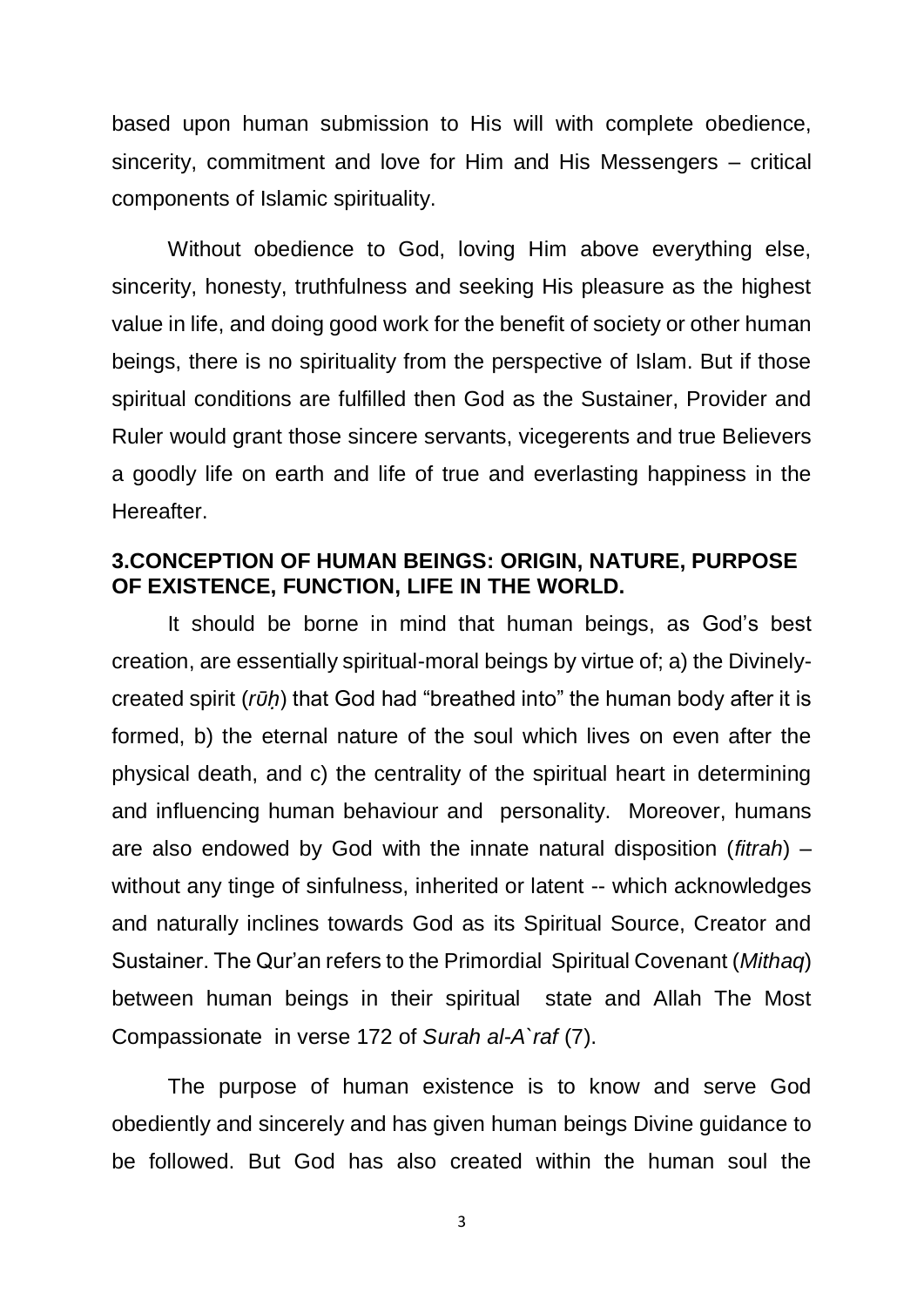propensity to evil deeds and desires for worldly pleasures. Satan too exists to tempt mankind away from the God-given path to wellbeing on earth and wellbeing in the Hereafter. Human beings have to keep their hearts clean and purified of the corrupting spiritual ailments such as intellectual arrogance, denial of the existence or sovereignty of God, greed, envy, ostentation, hypocrisy, selfishness, narcissism, egoism, delusion, obduracy, or sense of complete autonomy.

Human beings also have to carry the trust and responsibility of developing and managing the earth as His vicegerent (*Khalifah*) by using the trust of the intellect and limited free-will in accordance with Divinely revealed rules, principles, values and norms (the *Shari`ah*). The Believers in the Religion of God are charged with the duty of enjoining all that is good and right and prohibiting all that is bad and wrong. The servants of God have to be conscious that their life on earth is a prelude to the eternal life, but the society, culture and civilization they have to construct must be in accordance with creed of Islamic monotheism (Tauhid), the Divinely prescribed Way to God (*Shari`ah*) and the Morality of Good Character (*Akhlaq*) based on role model of the Messenger of God (Muhammad s.a.w.). Failure to follow the commandments and guidance of God in His Divinely Revealed Book or the tradition of the Prophet (s.a.w.) would result in existential miseries and suffering in this world, and severe punishment and ignominy in the Hereafter.

## **4.CONCEPTION OF SPIRITUALITY: THREE KINDS OF FUNDAMENTAL SPIRITUAL RELATIONSHIP.**

Spirituality in the worldview of the Qur'an refers to the proper condition and relationships of the Spirit (*Rūḥ*), the Soul (*Nafs*) and the Heart (*Qalb*) of human beings with God, fellow human beings and nature. The proper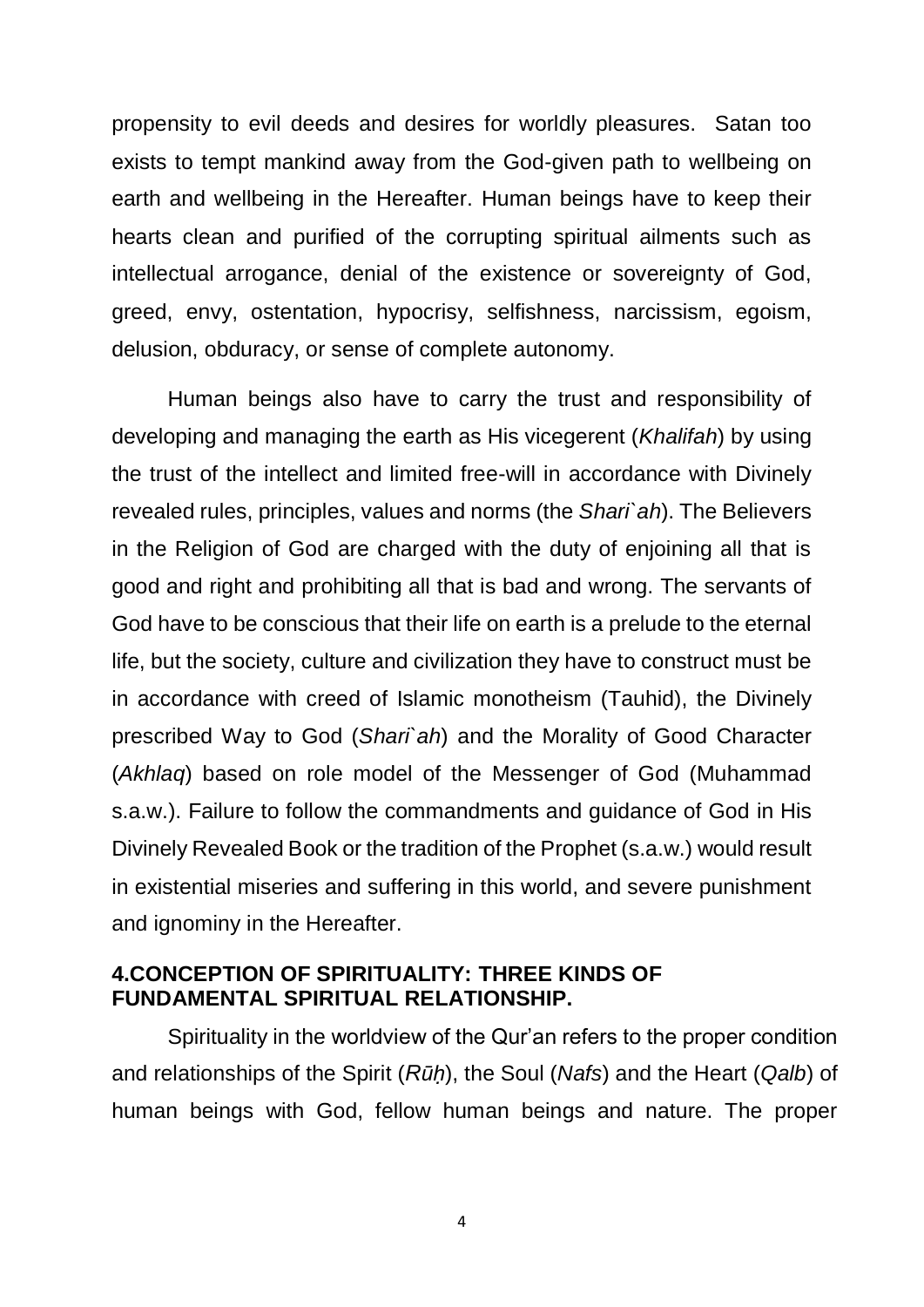relationship with God is the foundation of Islamic spirituality as explained below:

4. 1). Profound spiritual, intellectual and emotional relationship in the spiritual heart (*Qalb*) with God, the Creator, the Sustainer, the Provider, the Compassionate Ruler and Master of mankind and all that exists; which is manifested in acts of submission, obedience and service of God based on obedience, God-fearing consciousness (*Taqwā*), good character (*Ḥusn al-Khuluq*), moral-social benevolence (*Iḥsān*), remembrance (*Dhikr*) and love (*Maḥabbah*), and all kinds of good deeds for the sake of getting God's good pleasure (*Riḍwān'Allāh*). The best form of spirituality is to be manifested in good deeds, good character and voluntary community services.

4. 2). Good and praiseworthy relationship with fellow human beings, Muslims as well as non-Muslims on the basis of a) equality before God and the criterion of nobility or lofty status based on the quality of Godfearing consciousness, b) respect for the dignity of mankind (karamah insaniah) endowed by God in the form of the primordial natural disposition towards God (fitrah) and the Ruh from God. Believers are required to spread good deeds and behave with good character to the non-Believers as a manifestation of the principle of Spreading Compassion and Mercy to all mankind. (Rahmatan li'l-`Alamin). There is within the Muslim community the spiritual bond of Islamic brotherhood which transcends race, colour, geography, language or social status (caste) which must be maintained and nourished through various kinds of charitable and philantrophic activities. Since all human beings are equal before God, Islamic spirituality gives no value to skin colour, ethnic origin, wealth or social status as criteria of high rank or nobility in Islam. It is Godliness,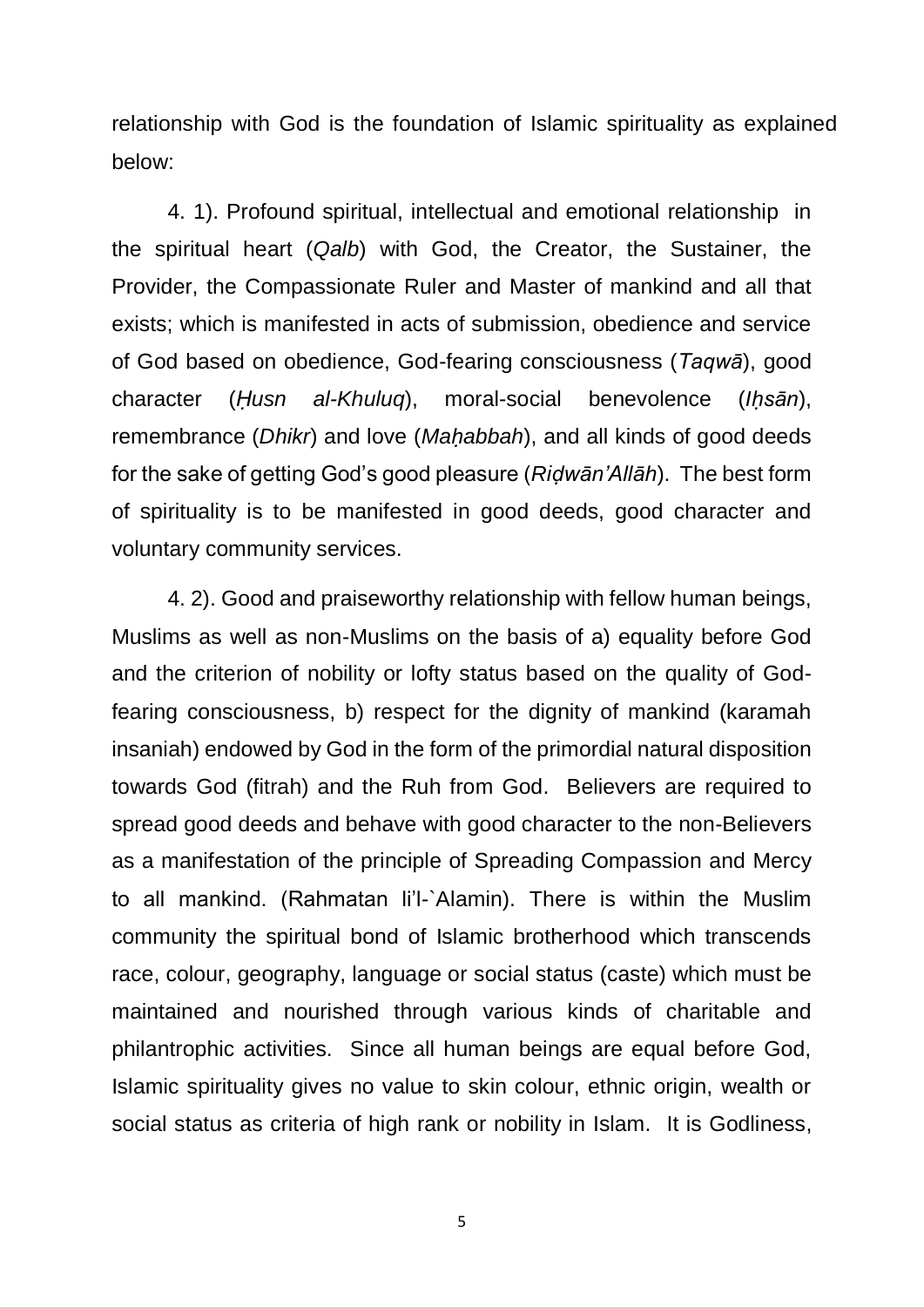God-fearing quality and piety which are the determining factors of one's position in the sight of God.

4.3.) The Qur'an teaches that God the Most Compassionate has created the physical world and all its forces for the benefit and welfare of His servants' sojourn on His earth. Nature is part of His Kingdom, owned, controlled, nourished and sustained by Him. Natural resources are, therefore, God-given bounties (sing. *ni`mah*) which are – at the same time – Signs of His existence, oneness, sovereignty, knowledge, mercy and will. Unknown to mankind, all of nature including inanimate objects express their praise and glorfication of Allah's sovereignty in their own ways, (Q. 17: 44 ). Being dependent upon the natural resources for their physical needs, all human beings are required to approach those resources (God's Signs and God-bounties) with humility and gratefulness to the Compassionate Sovereign for His providence, beneficence and making nature subservient to them. As they do not own the natural resources, their utilisation of those resources has to be done "in the name of God", by observing the Divine norms of what is permissible (*halal*), forbidden (*haram*), disliked (*makruh*) and preferable or recommended (*mustahabb*). Internalising the spiritual values of humility and gratefulness to God and seeking His blessings (*barakat*) and protection (*himayah*) is the characteristic of the Believers. The God-fearing Believers know that if they were to ignore His ownership, His guidance, His omnipotence and omniscience, and behave arrogantly in the false belief or delusion that they are the owners of the resources, then the Sustainer could, in order to teach the arrogant servants a lesson, terminate the bounties or change the state of the environment or the ecosystem from being productive to being destructive (cf. the story of the companions of two gardens in Q. 18: 34)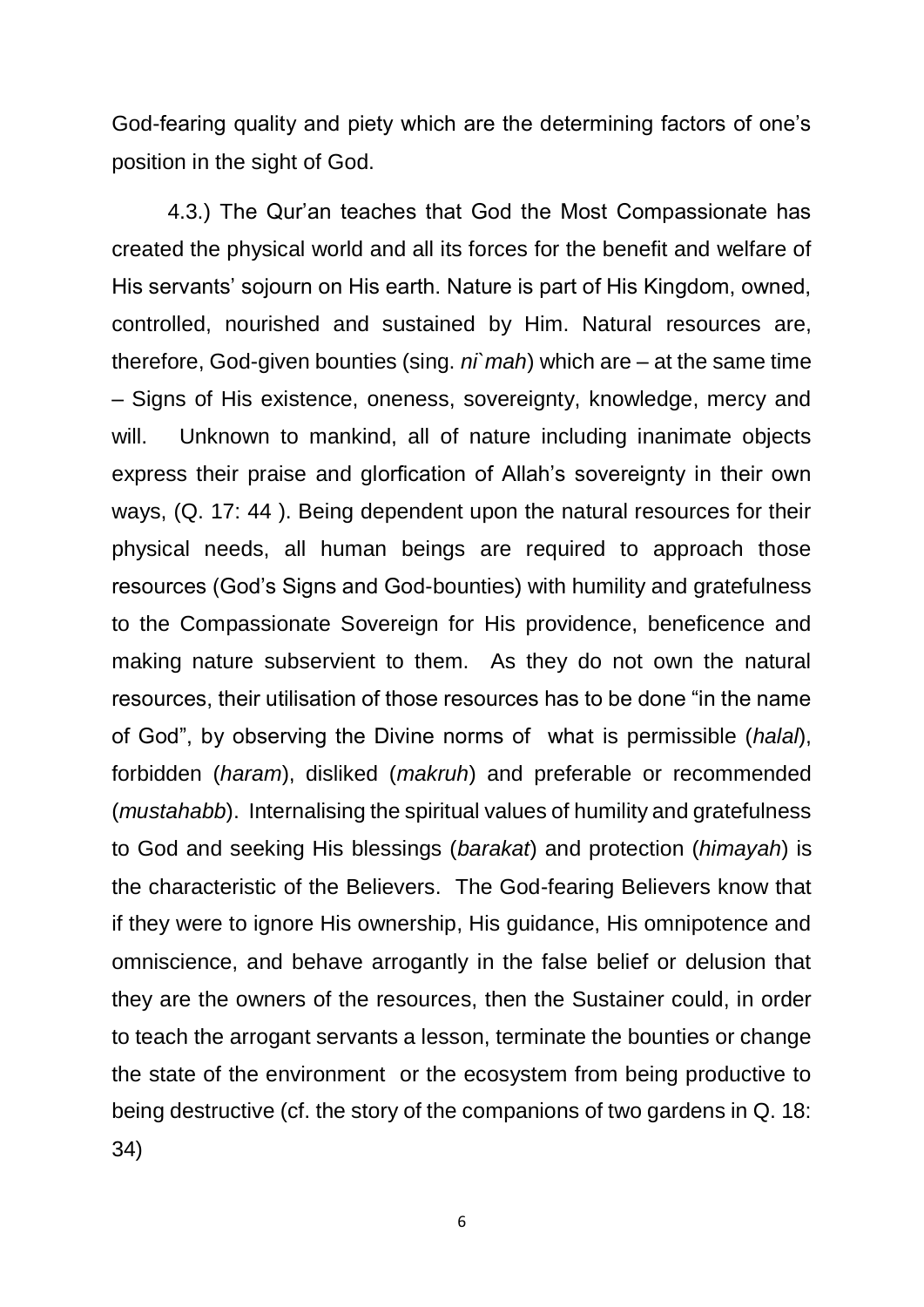We need to reiterate that, from the worldview of the Qur'an, the material world is not an evil place: it is a God-designated space-time and God-given opportunity for a human beings to live in, to work and strive (*jihad*) to serve Divine purposes. It is a temporary abode, no doubt, but it is a necessary abode in which a human being is to develop into a good, righteous and virtuous human (*insan salih*), to work together with fellow human beings for a safe, peaceful and bountiful environment towards establishing a virtuous society (*mujtama` ṣāliḥ*) and a virtuous civilisation (*haḍārah ṣāliḥah*), for the ultimate goal of serving and worshipping (*`ibadah*) God sincerely, thereby earning His pleasure (*ridwan*) and true success and wellbeing (*al-falah*) in the Hereafter.

With regard to the existence of the universe and its constituents, the Qur'an urges human beings, first, to observe, contemplate and then study the world of nature (God's Open Book) as representing countless Signs of God's existence, presence, sovereignty, compassion, knowledge, wisdom and goodness. They are to use their God-given intelligence and reason – guided by Divine revelation -- to discover the potential benefits embedded by the Compassionate Creator-Sustainer in the natural resources, to utilise them for their own wellbeing, for fellow human beings or for all sentient beings, in carrying out their responsibility as the earth's vicegerents, caretakers, and developers. The more the servants learn about the wonderful and beneficial secrets of Allah's natural Kingdom, the more they would appreciate the compassionate attributes of the Most Caring Creator-Sustainer and be grateful to Him. The Qur'an aims at making human beings aware of the Allah's active role in making all of nature, including the heavenly bodies, subservient (*musakhkharah*) and submissive to His vicegerents' worldly needs and then to express their gratefulness to Him throughout their lives.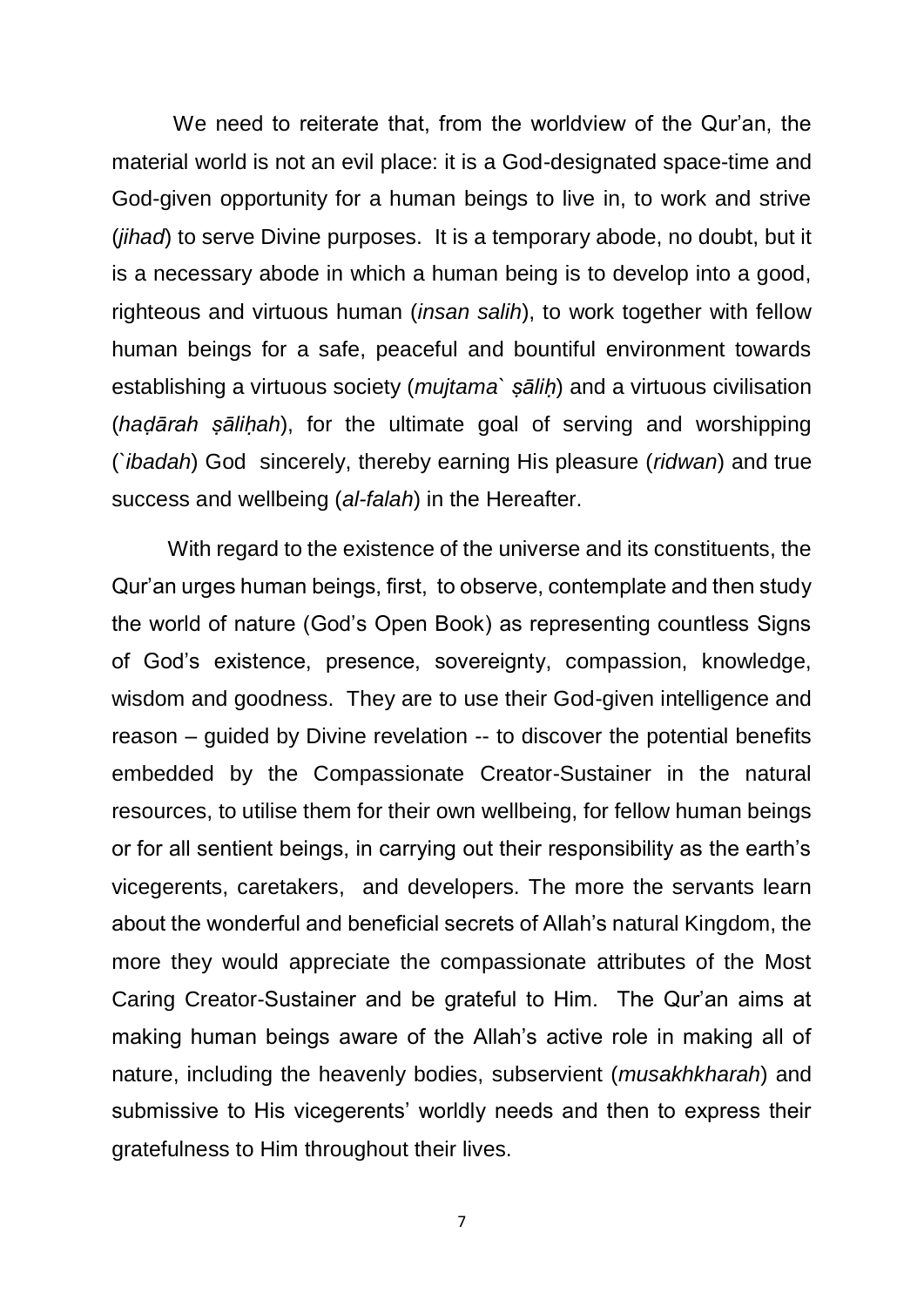As Allah's creatures, both nature and human beings are meant to operate in harmony with one another, in accordance with the Divine purpose of preservation of order, peace, balance and the cultivation of the "good life" (*hayah tayyibah*) on earth (Q.16: 97). As trustees of The Creator-Sustainer, and as stewards of the world's resources, human beings are to use natural resources, in the heavens and on earth, within a spiritual and ethical relationship of responsibility, harmony, compatibility, gratitude and respect. Such an outlook is the opposite of the secular or atheistic worldview which produces the notion of "conquest of nature" and the selfish competition and rivalry of nationalistic or ideological forces to gain control of, or monopolise, the earth's limited resources for the world dominance of capitalism, socialism or global hegemony. The Qur'an repeatedly reminds and warns mankind that the *mustakbirun* and *mutakabbirun* (i.e. the arrogant, oppressors, tyrants, immoderates, and those who adopt the attitude of defiance of God's will on account of their worldly power, wealth or material superiority) would have to bear the evil consequences of their ungodly attitudes and unethical actions in this world while severe punishment awaits them in the Hereafter (Q. 63:5; 16: 22, 23; 46:20). This type of spiritual-ethical relationship between the Godfearing vicegerents and the natural Signs of God does not exist -- and cannot exist -- in the contemporary worldview of naturalism, mechanism, materialism, agnosticism, atheism or secular humanism which underly the modern man's approach to nature or to predatory capitalism or late modernity.

It is important to realise that, contrary to the philosophical or mystical notion of inherent soul-body conflict which necessitates suppressing or denying legitimate bodily needs in order for the soul or heart to attain a state of spiritual purity, spirituality in the religion and civilisation of Islam is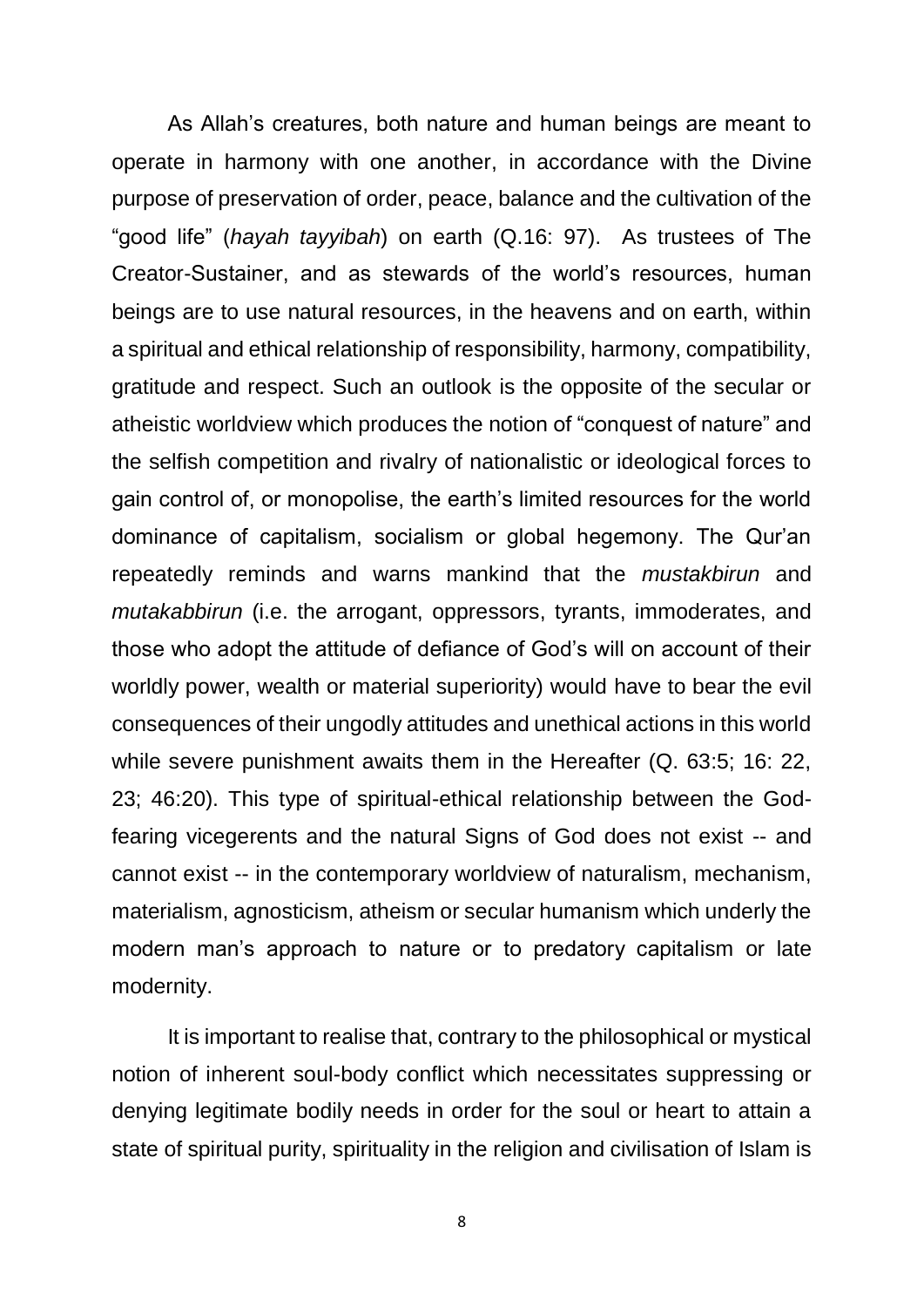expressed by the Believer, not by rejecting or condemning the world, but by living actively and peacefully engaged in the world as a God-obedient and God-fearing servant and vicegerent who has been entrusted by his/her Creator-Sustainer to develop it in accordance with His commandments, to enjoin all that is permissible (*halal*), good (*khair*) and virtuous (*ma`ruf*) and to prohibit all that is bad (*sharr*) or reprehensible (*munkar*) or forbidden (*haram*). In short, his/her spiritual-ethical duty is to promote the public welfare or public good (*maslahah*) and prevent that which is harmful (*mafsadah*) or injurious to society and the environment. In this way his/her way of life and developmental efforts will be in harmony with the five fundamental objectives of the Divine Law (*Maqasid al-Shari`ah*) – the protection, preservation and growth of Religion, Life, Intellect, Progeny and Wealth.

### **6.CONCLUSION**

The educational and leadership implications from the adoption of spirituality as the metaphysical foundation for sustainable development are quite daunting though not insurmountable. For Muslim countries and communities around the world, it is a matter of political will to take the worldview of the Qur'an as the basis of the educational paradigm shift, instead of still treading along the dangerous path that leads to the "lizard's hole", i.e. the path of neo-liberalism which transforms education, particularly higher education, into a profitable economic commodity and university ranking as big business to ensure that the neo-colonialised universities around the world remain intellectually colonized or as factories to produce "captive-minded" scholars or intellectuals, to borrow the wellknown term invented by the late Prof. Syed Hussein Alatas.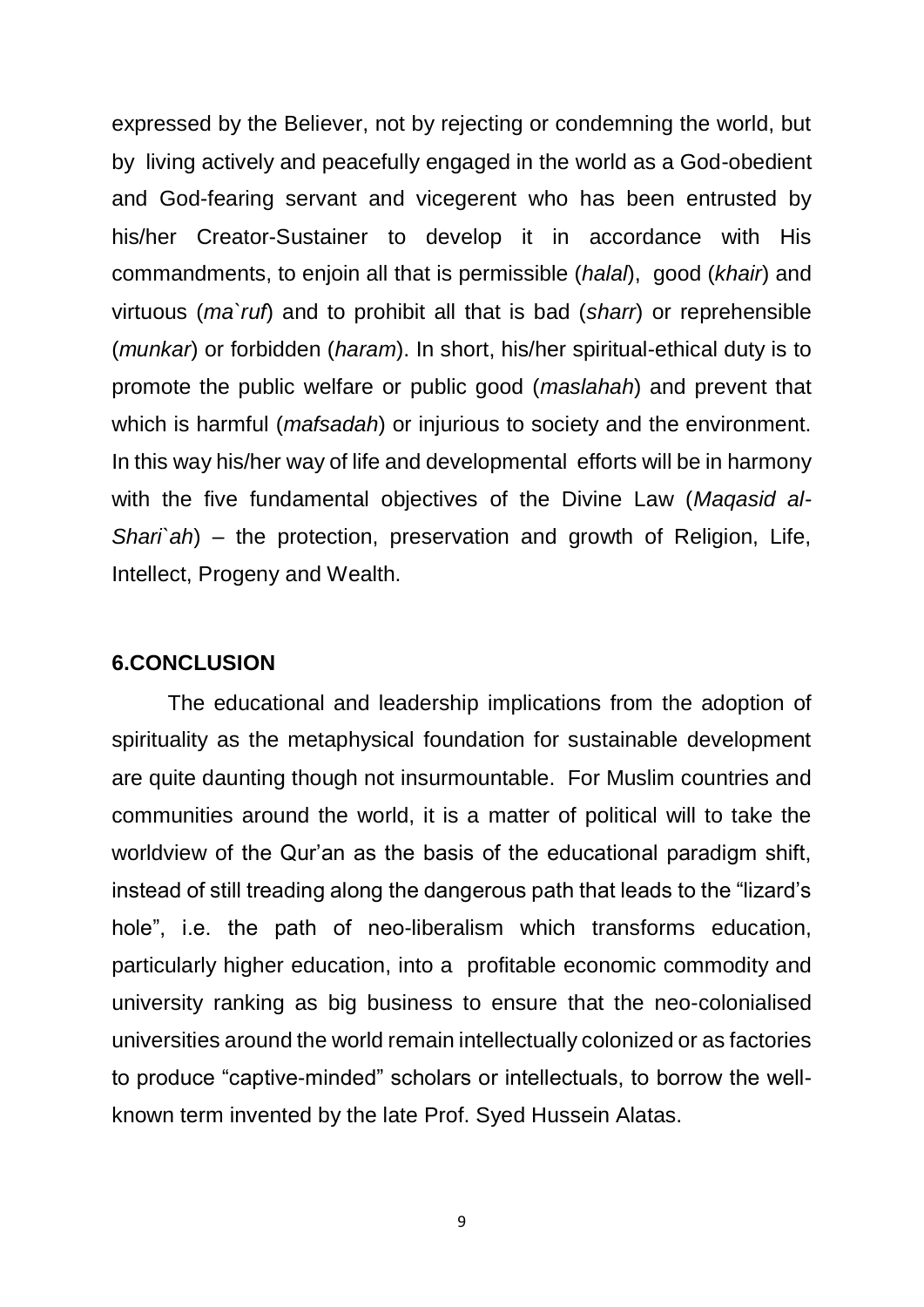Now the new mantra being promoted worldwide in the postcapitalist, postmodern era is to humanize education or to decolonize education. For us living in Muslim majority cultures and countries, it means going back to the philosophy of holistic Islamic education in which the purpose is to produce rounded, balanced, holistic, God-fearing and caring individuals, societies and civilisations. These civilizational institutions are based on sound faith in God the One and Only Sovereign; good character; sound knowledge; perennial wisdom; the necessity of living in plural societies in peace and harmony with non-Muslim cocitizens, in the spirit of spreading Peace and Compassion to all the Worlds (*Rahmatan li'l-Alamin*) in order to gain wellbeing in this world and wellbeing and happiness in the everlasting Hereafter.

 However, it should be noted that the *insaniyyah* (humanistic) characteristic of Islam (*insaniyyah al-Islam*), is not grounded in the worldview of absolute human freedom and autonomy of human reason and emotion, but in the spiritual doctrine of the Primordial Spiritual Covenant (*al-Mithaq*) between human beings as the obedient servants of God and God the Creator and Sustainer, the Lord, Master and Ruler of mankind and all that exists. Development in the holistic and true sense of the word, we believe, can only be actualized when the human civilization returns to its spiritual origin, give priority to spiritual-ethical principles and values in a world in which God is the living and caring Sustainer and Ruler and human beings of all colours, status and accomplishments are His obedient servants and trustworthy vicegerents. We, representing the Muslim intelligentsia, believe that many of the global crises and calamities in economics, politics, society, culture and environment are rooted in the worldviews or paradigms of secularism, agnosticism, materialism,